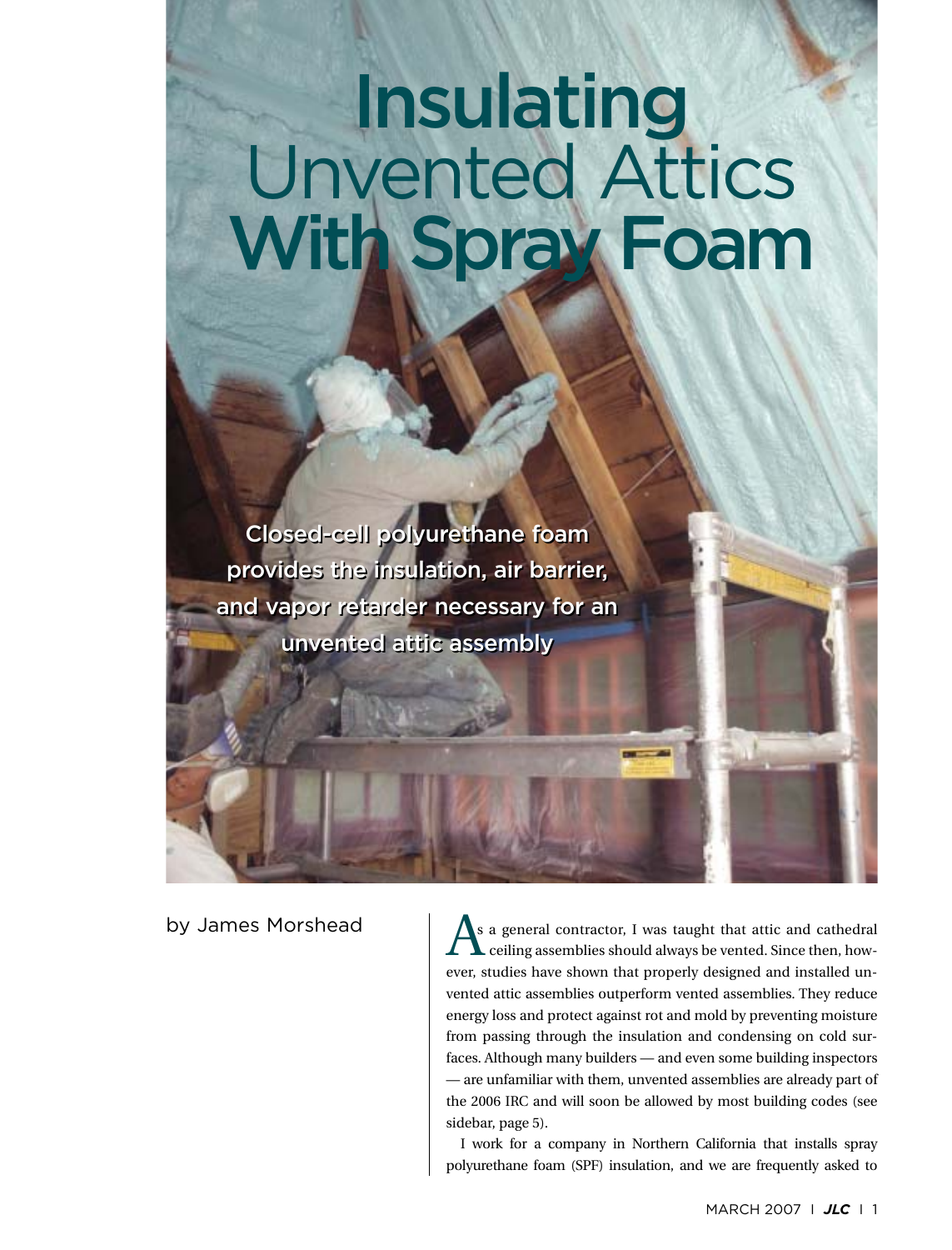## Insulating Unvented Attics With Spray Foam



Figure 1. Spray foam is a good choice for roofs that are difficult to vent, like a turret with converging rafters (left) or a flat roof with its rafters hung between flush beams (right).

insulate unvented assemblies. Sometimes the building has a flat roof or a cathedral ceiling that would be difficult or impossible to ventilate (Figure 1). In other cases, the existing framing cavities are too shallow to accommodate a sufficient amount of insulation plus a vent space. And occasionally customers request unvented attics because they make the building more comfortable and energy-efficient.

#### Why Install Roof Venting?

Traditionally, venting has been used to deal with problems that occur when heat or moisture escapes into the attic (Figure 2, page 3).

In cold climates, the escaping heat can cause ice dams by melting the snow on the roof. Venting the space above the in-

sulation helps keep the roof cool by carrying this heat away. If moisture enters the attic through the ceiling (usually as an air leak), the vents are supposed to allow it to exit before it condenses on something cold.

However, ventilating above fiber insulation comes with an energy penalty. Fiber insulation is designed to be enclosed in an airtight cavity. When air flows over and through fiber insulation, there is a substantial loss of thermal performance.

Also, most hvac ducts and air handlers leak to some degree, so when these are installed in vented attics, conditioned air is lost to the exterior. And because vented attics are subject to extreme high and low temperatures, additional energy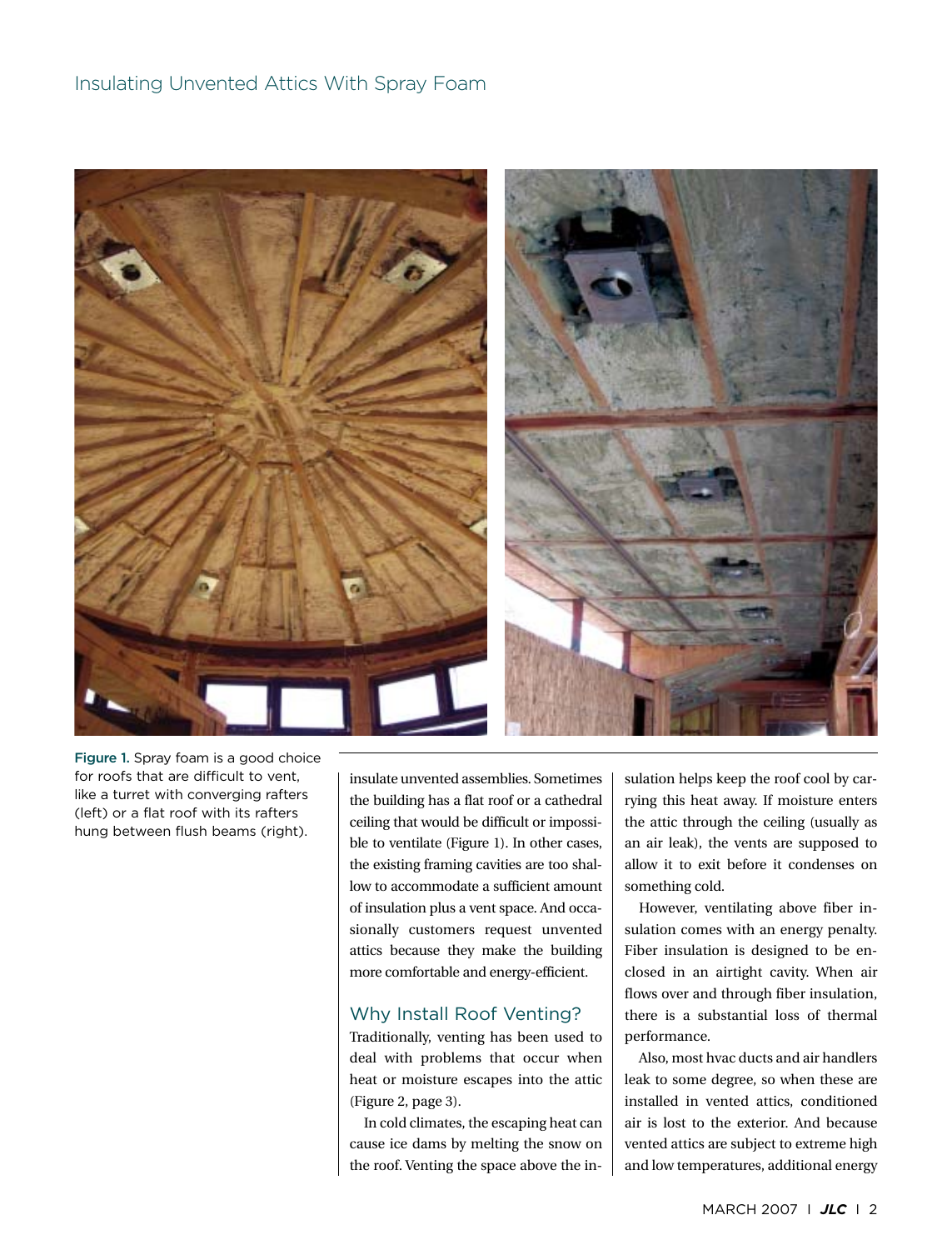# Vented vs. Unvented Attics



Figure 2. While attic ventilation can mitigate problems caused by ineffective insulation or leaky air or vapor retarders, a better approach is to build the attic as an unvented assembly. The foam insulation used for unvented attics stops air movement and with it the transport of moisture. Any hvac equipment located in the attic is within the conditioned shell of the house, which also cuts energy losses.

is lost through the thin insulation on the hvac equipment.

In cooling climates, venting the attic can bring humid outdoor air into contact with attic ductwork. If the ducts are not properly insulated, they can be cold enough to cause condensation.

*Venting and shingle temperature.* It's a common misconception that coderequired venting significantly lowers the summer temperature of the roof surface. In fact, tests have shown that it lowers the surface temperature of asphalt shingles by at most about 5°F.

For many years, roofing manufacturers required that shingles be installed over vented substrates, but today, several companies — including Elk and Certain-Teed — will guarantee shingles installed over properly constructed unvented roofs.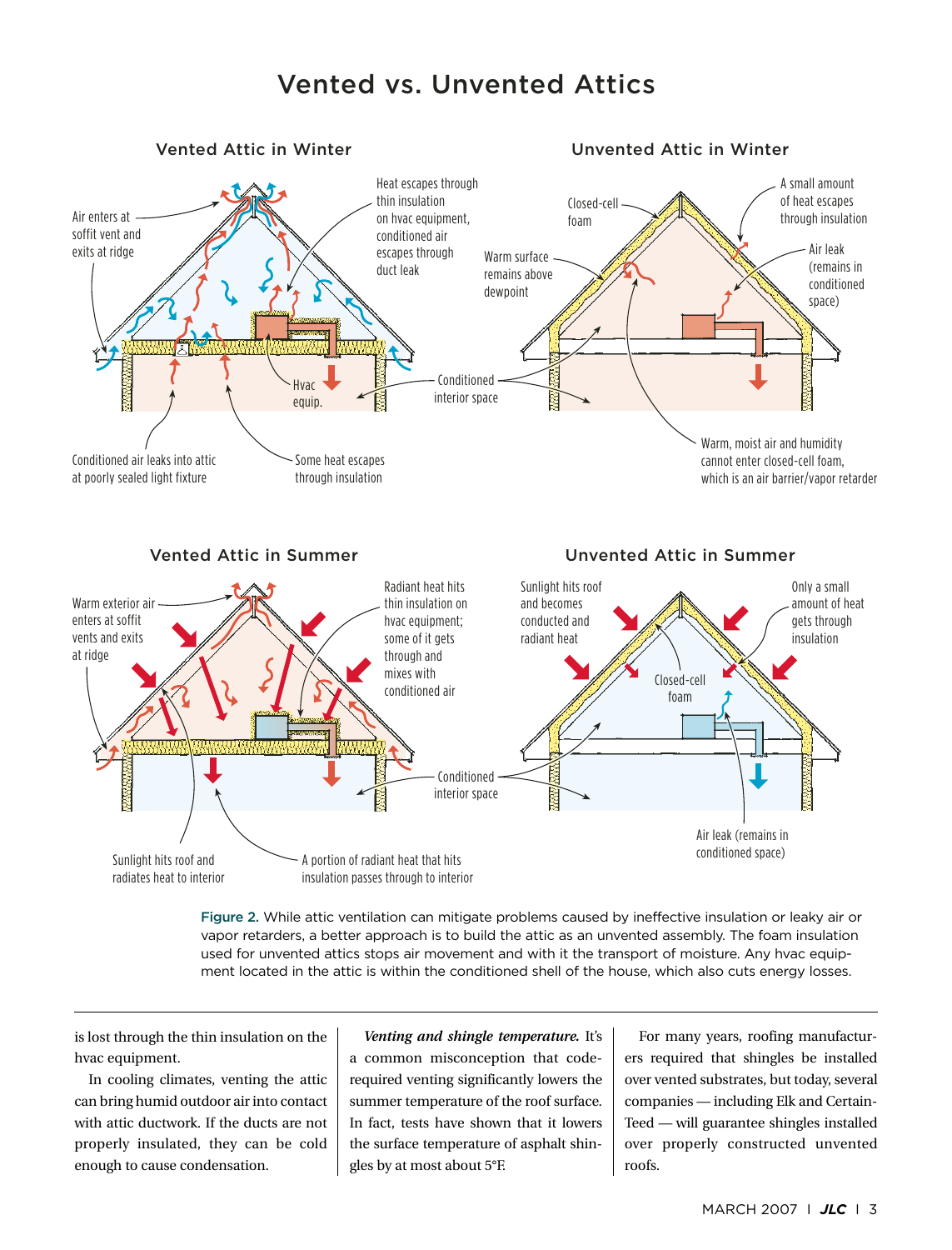

Figure 3. The ducts visible in this unvented attic will be concealed after drywall is installed. But because they are in conditioned space, they won't be subject to the extremes of temperature typical of attics.





Figure 4. This barrel ceiling (above) would be difficult to insulate and seal with traditional materials. It's an ideal candidate for spray foam, which conforms to its irregular surfaces (left).

### How Unvented Assemblies Work

A properly constructed unvented attic is immune to the moisture problems that occur in vented assemblies and is much more likely to be energy-efficient.

In an unvented assembly, anything below the insulation — including an attic — is considered conditioned space. Turning the attic into conditioned space saves energy; if heat or air escapes from the hvac equipment, it remains within the conditioned space (Figure 3).

If enough energy is saved in this manner, the hvac system can actually be downsized, reducing installation and operating costs.

A number of insulation materials can be used in an unvented assembly, but the one with the greatest applicability across the country is SPF. It's an extremely effective insulation and air barrier all in one, and since it's sprayapplied, it conforms to irregular shapes that otherwise might be difficult to insulate and seal (Figure 4).

Despite the multiple brands of SPF, there are only two main kinds: open-cell foam and closed-cell foam. Chemically, all brands are nearly identical — contrary to some advertising claims — and contain about the same proportion of agriculturally derived resin from corn, sugar beets, sugarcane, or soybeans. None of the spray foams contain formaldehyde or use toxic or ozone-depleting blowing agents.

The important differences between products have to do with density, R-value, and permeability.

*Open-cell foam.* The typical open-cell foam weighs 0.5 pound per cubic foot and has an insulation value of R-3.5 per inch of thickness. This type of foam is relatively permeable; at 5 inches thick it is rated at about 10 perms. Open-cell foam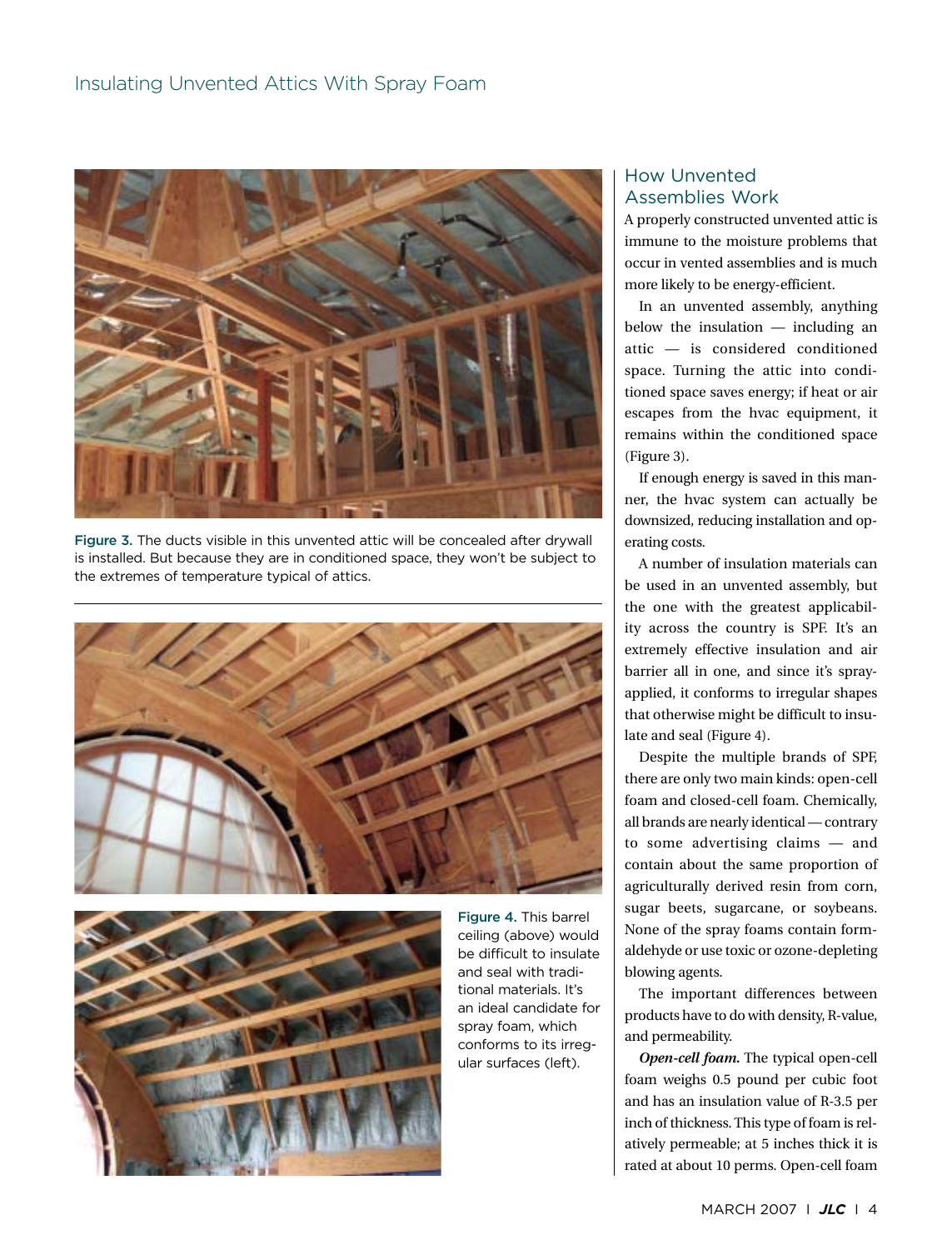is an air barrier but not a vapor retarder.

When sprayed, open-cell foam expands to about 100 times its liquid volume, so it usually has to be trimmed flush to the framing. Fortunately, it's soft and easy to trim.

*Closed-cell foam* is denser and less permeable than open-cell material. The typical closed-cell foam weighs 2.0 pounds per cubic foot and provides R-6.6 per inch of thickness.

When sprayed, closed-cell foam expands from 30 to 50 times its liquid volume, making it easy to apply without completely filling the framing bay. If the bay must be filled completely, the applicator can overfill it and then trim off the excess.

Trimming closed-cell foam is not as easy as trimming the open-cell material, but it can be done.

#### Advantages of Closed-Cell Foam

Both types of SPF are excellent insulation materials, but our company uses closedcell material in unvented assemblies because we think it provides the best overall performance. With it, we can pack more R-value into a small space, which is helpful when the existing rafter bays are shallow; for example, we can get R-30 into a 41⁄2-inch space.

In our climate zone, it's important to avoid excessive vapor diffusion, and we think the best way to do this is to use closed-cell foam. One of the great benefits of closed-cell foam is that if you install it to a thickness of at least 2 to  $2^{1/2}$  inches, it will have a permeance of 1.0 perm or less.

This means that in addition to being an air barrier, closed-cell foam is a vapor retarder. It's actually a vapor retarder from both sides, so it ends the debate about which side of the insulation to put the vapor retarder on in climates where

## Code Provisions for Unvented Attics

Every state except California and Hawaii has adopted some ver-sion of the IRC. And California is expected to adopt it in 2008. Until recently, the IRC required all attics and enclosed rafter spaces to be vented. But the latest version allows unvented attic assemblies if certain conditions are met.

According to Section R806.4 of the 2006 IRC, unvented assemblies are allowed if "no interior vapor retarders are installed on the ceiling side (attic floor) of the unvented attic assembly" and if "air-impermeable insulation is applied in direct contact with the underside/interior of the structural roof deck."

There is an exception that allows air-permeable insulation (fiberglass and cellulose) to be used in unvented assemblies in certain parts of the South (climate zones 2B and 3B).

It has long been possible to get an unvented assembly approved by the inspector as an "alternate construction method." But once states update their codes to the 2006 IRC, it will no longer be necessary to get special approval for unvented assemblies.

In the meantime, the fact that the 2006 IRC allows unvented assemblies should make it easier to get special approval in states that have adopted earlier versions of the code.

Do not build an unvented attic assembly without first talking to the local building inspector. Unvented assemblies are new in the IRC, and your state might be using an older version of the code. Also, the committee that wrote this section is still working on it, so more changes may be on the way.

interiors are both heated and cooled.

Some companies that make both open-cell and closed-cell foam advise insulation contractors not to use the open-cell material in unvented assemblies — or to do it only in certain climates where vapor diffusion will not be a problem.

In conditions of extreme vapor drive — an indoor pool or spa, for instance it may be necessary to further reduce the permeability of closed-cell foam by coating it with a spray-applied liquid vapor barrier.

#### Cathedral Ceilings

In a vented cathedral ceiling, the insulation is in contact with the back of the drywall and there's an air gap (the venting space) above. But in an unvented assembly, the insulation must be against the bottom of the sheathing.

Sometimes, if the rafter bays are unusually shallow, we have to fill them all the way up with closed-cell foam (Figure 5, page 6). But because this type of foam has such a high R-value, in most cases we have to fill the cavities only partway.

Contractors often ask about the air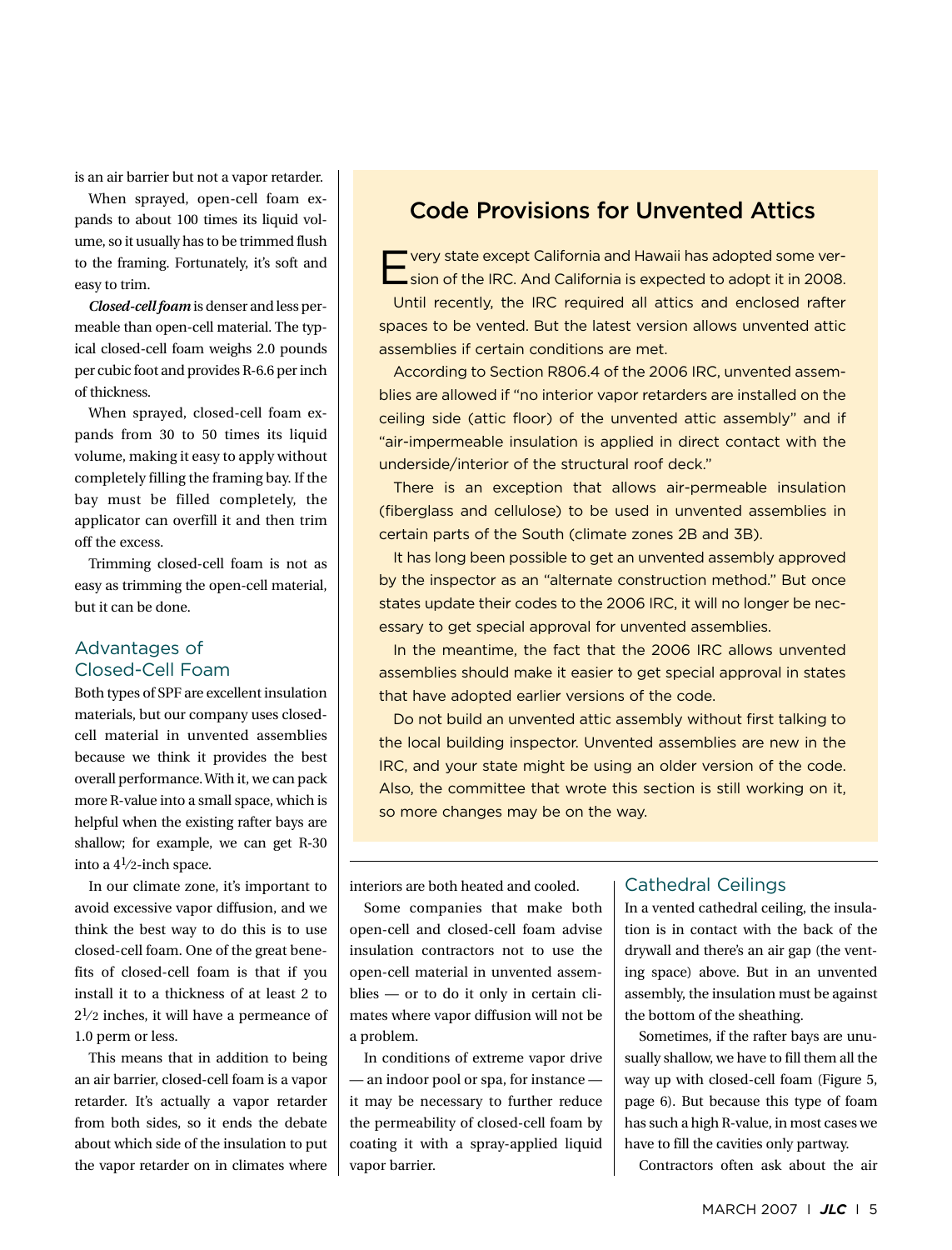

Figure 5. Open-cell foam, which expands to about 100 times its liquid volume, typically has to be trimmed flush to framing members — an easy task, since the foam is so soft. Because of its lower expansion rate and higher R-value per inch, closed-cell foam doesn't usually have to be trimmed. When it does, as in this shallow rafter bay (left), the author's crew uses a scraper — in this case a horse curry comb — to clean the framing in preparation for drywall (right).





Figure 6. Fiberglass and cellulose insulation are usually installed in contact with the back of the drywall; the concern is that leaving a space there allows convective air currents to degrade the insulation's thermal performance. Because closed-cell foam is unaffected by air movement, the space between it and the drywall is not a problem.

space below the foam; most were taught that it's bad to leave an air space below insulation. This is true of fiber insulations because convection currents can form in gaps and degrade the insulation's thermal performance. But it is not true of foam, which can't be infiltrated and is relatively unaffected by surrounding air currents.

Any space left below the foam is considered conditioned space (Figure 6).

#### Dealing With Can Lights

It's easier and more energy-efficient to build a cathedral ceiling as an unvented assembly, but dealing with recessed light fixtures can be a real challenge.

There are two issues: how to insulate and seal the area above the fixture, and how to provide enough space around it so it doesn't overheat. Even if the fixture is an IC unit, you can't embed it in foam. *Insulating above.* If we're lucky, there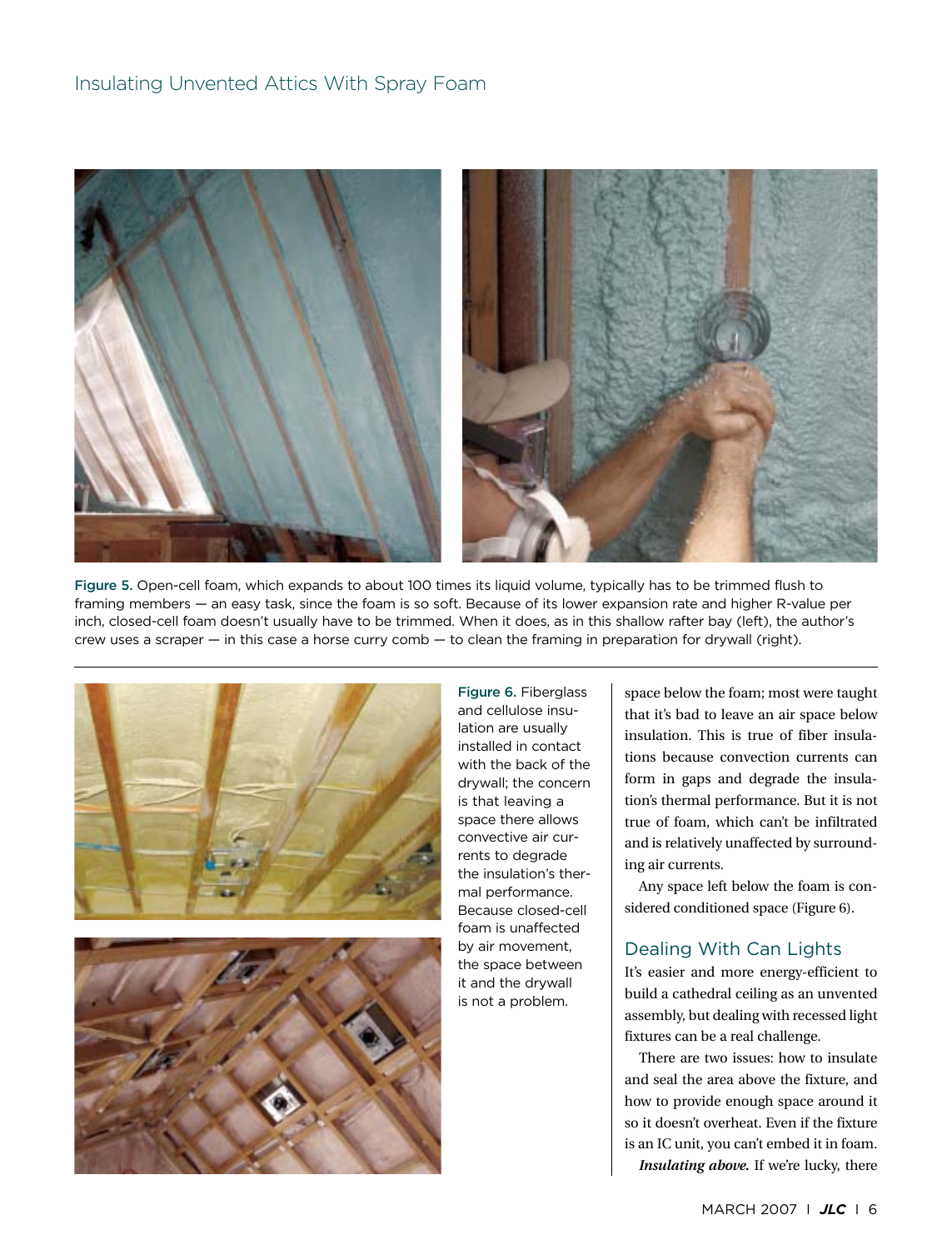

Figure 7. Code requires that a space be left between can lights — even IC-rated cans — and spray foam insulation. In shallow bays, the author's crew installs foil-faced rigid foam above fixtures and creates a seal by lapping the spray foam onto it (left). An alternate method, which may soon be required in California, is to isolate fixtures from the foam by installing them in metal boxes (right).

will be room to spray a full thickness of foam above the fixture and still maintain the desired 2 to 3 inches of clearance between foam and fixture.

If there isn't enough space or access to spray above a fixture, we sometimes install a piece of nonperforated foil-faced rigid foam above it instead. Before spraying, we mask the fixture to keep it clean, then create an airtight seal by lapping the SPF onto the rigid foam (Figure 7). If the rigid foam butts to framing, we caulk that joint with polyurethane sealant.

*Clearances.* Few building codes contain specific requirements about clearances between foam and can lights, so it's a good idea to talk to the building inspector about the issue. SPF is such a good insulator it can cause a fixture to overheat, tripping the temperature-limit switch and cutting power to the light. Excess heat could also damage the wire sheathing or even the foam itself.

In California, new code provisions are being developed that will require builders to take one of three measures with recessed lights: leave 3 inches of clearance around a fixture, box around it, or wrap it with 2 inches of mineral fiber. A 3-inch clearance is already required around hot appliance vents.

SPF is compatible with PVC and CPVC, so it's okay to spray it on Romex, PVC pipe, and CPVC sprinkler pipe.

#### Air Sealing

Any surface we spray will be sealed against the movement of air, but there are always some surfaces we can't spray.

For example, the gaps between doubled-up framing members are too small to spray with foam, yet a significant amount of air can leak through at these spots. It's best to seal these joints during framing by installing compressible foam gaskets between the members. If that isn't done, you can caulk the joints after the foam is installed.

When the gaps are too wide for caulk, we fill them with foam from a can. The canned foam should be the low-expansion type; it contains more closed cells than the high-expansion material. We stay away from the latex foams because they're very permeable.

#### Fire Resistance

When the unvented assembly is a cathedral ceiling, the foam will be covered with drywall, which is a code-approved thermal barrier. In an attic, though, the rafter bays are not normally covered by drywall, so the issue of fire-resistance comes into play (Figure 8, page 8).

This can be a gray area in the code, so be sure to check with your building department before building an unvented attic space. Most codes state that if the attic is accessible for the service of